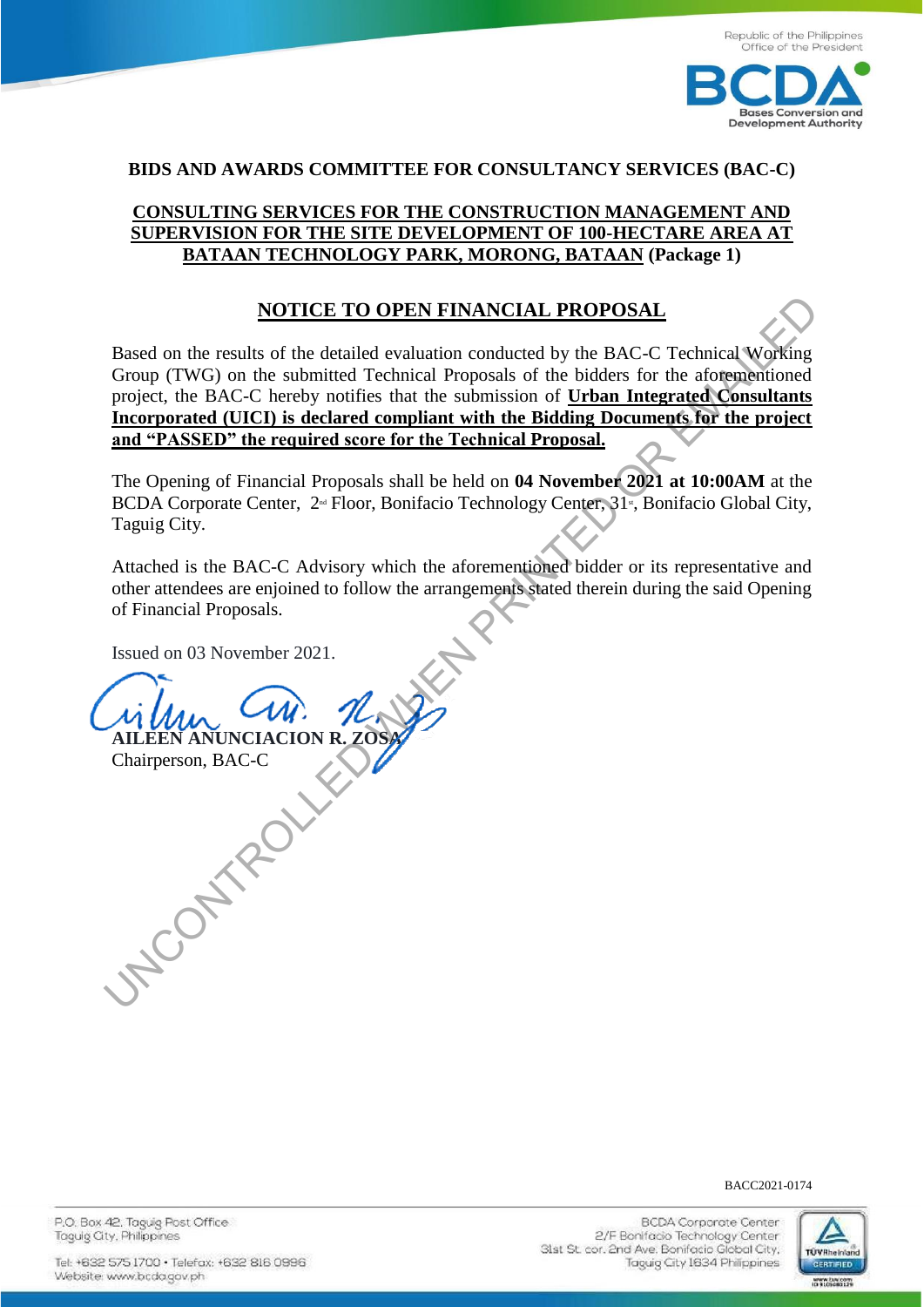

### **BIDS AND AWARDS COMMITTEE FOR CONSULTING SERVICES (BAC-C)**

# **A D V I S O R Y**

# **CONSULTING SERVICES FOR THE CONSTRUCTION MANAGEMENT AND SUPERVISION (CMS) OF THE SITE DEVELOPMENT OF 100-HECTARE AREA AT BATAAN TECHNOLOGY PARK, MORONG BATAAN (PACKAGE 1)**

The BAC-C of BCDA, in line with the guidelines of the Department of Health, would like to ensure that preventive efforts and measures are observed during the Opening of Financial Proposal for the above-mentioned project tomorrow, **04 November 2021 at 10:00AM**. The bidder/representative is advised of the following arrangements during the said activity:

- 1. **Strictly** one (1) representative of the bidder is allowed to enter the BCDA premises and attend the opening/proceedings.
- 2. Only the bidder's representative who is fully vaccinated against COVID-19 is allowed to enter the BCDA premises, pursuant to the implementation of Inter-Agency Task Force (IATF) guidelines relating to COVID-19 response in the National Capital Region (NCR). The Bidder/representative is advised to bring with him/her the vaccination card/document to show proof of full vaccination. **SUPERVISION (CMS) OF THE SITE DEVELOPMENT OF 100-HECTARE AREA<br>
AT BATAAN TECHNOLOGY PARK, MORONG BATAAN (PACKAGE 1)**<br>
The BAC-C of BCDA, in line with the guidelines of the Department of Health, we<br>
ensure that preventive
- 3. The bidder/representative should download the StaySafe Application and register prior to entry at the BCDA office.
- 4. The bidder/representative shall scan his/her temperature at the BCDA office entrance. If his/her temperature is 37.5°C or above, he/she shall not be allowed to enter the premises. If the temperature is below 37.5°C, the bidder/representative should scan the QR code provided at the entrance of the BCDA office.
- 5. A Bidder's representative with travel history from outside of the Philippines for the last three (3) weeks is advised not to attend in person at the venue of the Opening of Financial Proposal.
- 6. The Bidder/representative shall wear his/her face mask and face shield, and maintain social distancing throughout the Opening of Financial Proposal.
- 7. Finally, the Bidder/representative shall bring his/her own ball pen for purposes of signing the attendance in the meeting.

#### **Provision of Video Conference Platform**

Pursuant to the pronouncement of the National Government on Community Quarantine, and due to the surge of COVID-19 cases in NCR, the BCDA strictly limits the entry of people in its premises. Hence, the bidders are encouraged to attend the aforementioned Opening of

P.O. Box 42, Taguig Post Office Taguig City, Philippines